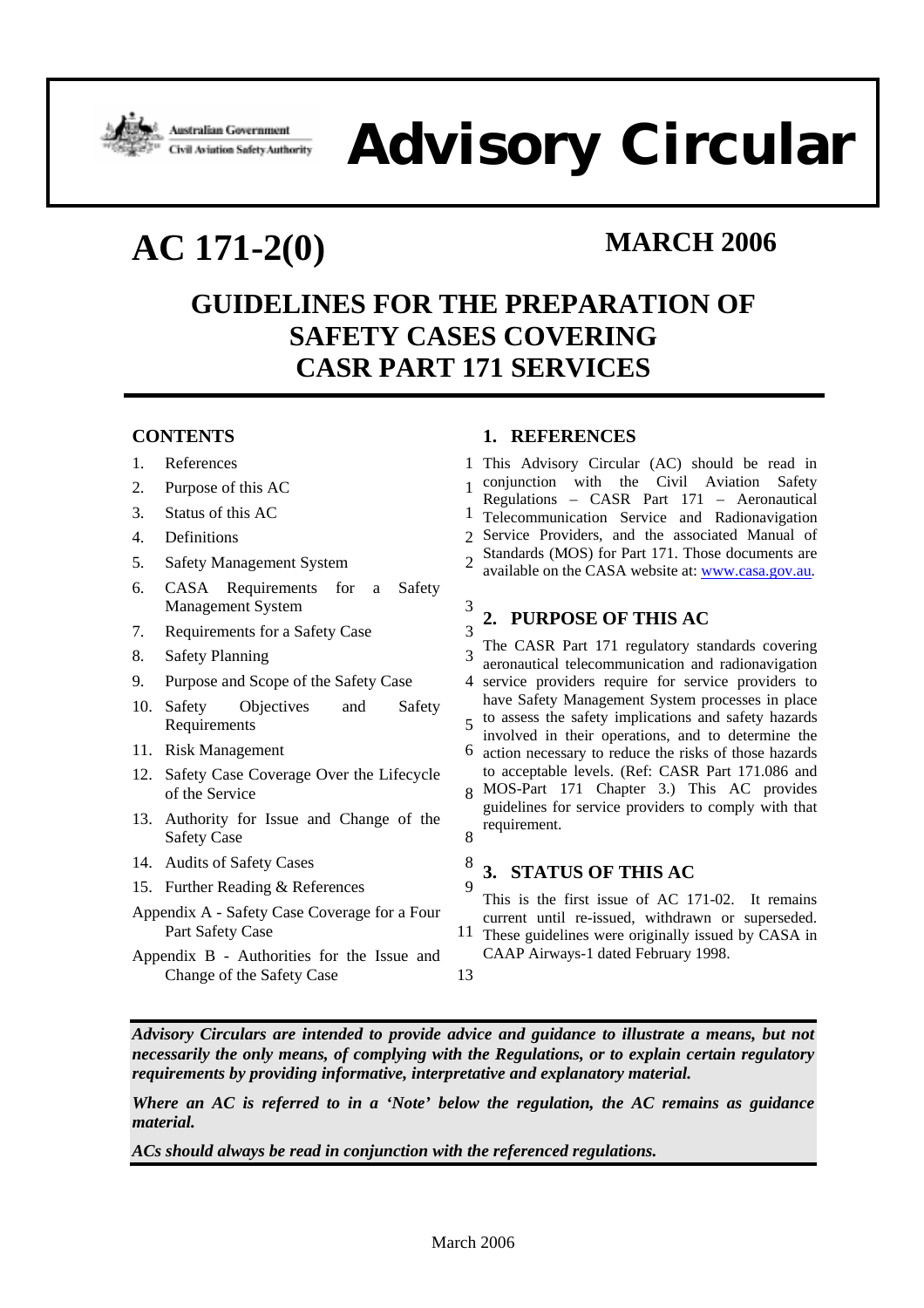#### **4. DEFINITIONS**

The following definitions are applicable to this AC. They are not necessarily definitions that apply to CASR Part 171.

*service*: An aeronautical telecommunication service or aeronautical radionavigation service as defined in CASR Part 171.

*service provider:* A person approved to operate and maintain an aeronautical telecommunication or radionavigation service.

*availability*: The probability that a system will be able to perform its intended function when required for use.

*facility:* an item of equipment or interconnected items of equipment at a location, that forms part of a service.

*failure*: Inability of the service to perform its intended service or function.

*fault*: Degradation in the performance of a service.

*hazard*: A state, or set of conditions of a service, or an object, with the potential to cause an aircraft accident or air safety incident.

*hazard identification*: The process of recognising that a hazard exists and defining its characteristics.

*maintainability*: The ability of a service to be retained in, or restored to service.

*operational requirement*: The stated purpose of the service

*reliability*: The probability that, during a certain period of time, a service performs its prescribed functions.

*risk*: The probability of occurrence, together with the severity of the consequences, of a hazardous event.

*risk assessment*: The process of determining the risk involved in the occurrence of a hazardous event, and the tolerability of that risk.

*risk management*: The systematic application of management policies, procedures and practices to the tasks of identifying hazards and assessing and controlling risks.

*safety management system (SMS)*: The policies, procedures and activities by means of which safety management is undertaken by a service provider.

*safety case*: Safety cases provide documented evidence and argument that a service or facility, or a proposed change to the design of a service or facility, meet safety objectives or levels for the service or facility.

#### **5. SAFETY MANAGEMENT SYSTEM**

**5.1** The primary purpose of a safety management system is to predict what accidents or incidents may occur, how they may happen, and how they may be prevented. The processes for safety assurance in various industries may differ in detail, however they all prescribe the systematic undertaking of safety risk assessment and the presentation of evidence and arguments that the particular system is safe.

**5.2** One way of presenting such evidence and arguments is by preparing a safety case. A safety case is an explicit documentation of a safety related system, the corresponding safety objectives, and associated safety risk assessment and risk management of the system, at appropriate milestones in the life of the system.

**5.3** This document provides guidelines for the preparation and maintenance of safety cases covering Part 171 services.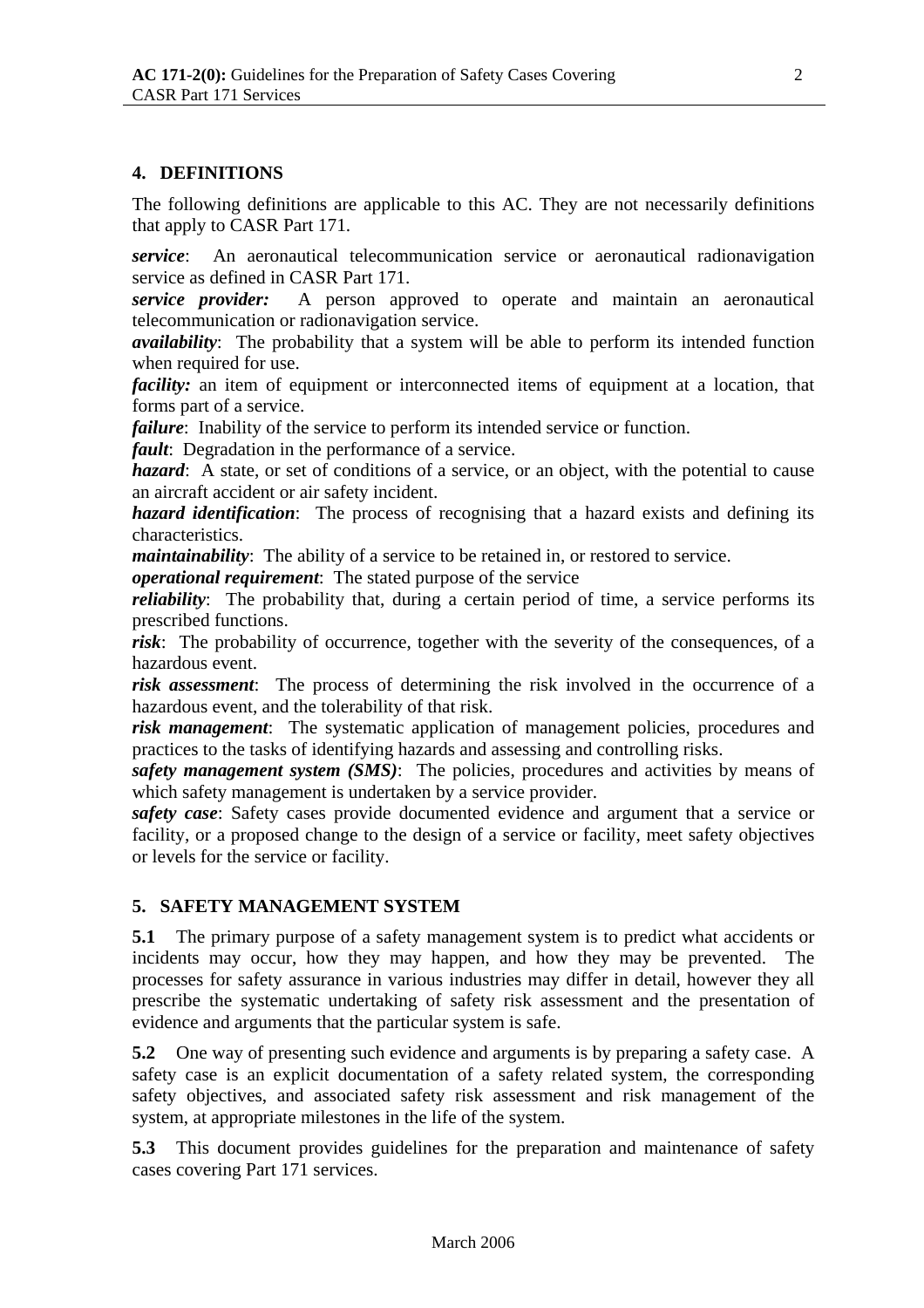#### **6. CASA REQUIREMENTS FOR A SAFETY MANAGEMENT SYSTEM**

**6.1** One of the elements of the Civil Aviation Safety Authority's regulatory requirements for safety management systems (SMS) is for service providers to have a process to assess the safety implications and safety hazards involved in their operations, and to determine the action necessary to reduce the risk of those hazards to acceptable levels. (Ref: CASR 171.086 for SMS requirements, and MOS-Part 171 Chapter 3 section 2 for safety case standards.)

**6.2** One appropriate methodology for addressing the above requirement is through the preparation and maintenance of a safety case.

#### **7. REQUIREMENTS FOR A SAFETY CASE**

**7.1** MOS-Part 171 Chapter 3 sets the basic standards for a safety case, or another equivalent safety assessment process, to be prepared by service providers, for:

- all new services;
- any changes (modifications or upgrades) to existing services the effect of which would be that the service would no longer be in accordance with the certificate issued to the service provider by CASA under regulation 171.250;
- any changes that require prior notification to CASA because of a requirement to do so in the service provider's safety management system; and
- withdrawal of an existing system.

#### **8. SAFETY PLANNING**

**8.1** It is expected that safety will be built into any new Part 171 service from its early inception and the management of safety related activities will be undertaken in a planned manner over the lifecycle of the service.

**8.2** The safety plan may be a discrete element of a project management plan, if applicable, or it may stand-alone. Either way, the safety plan should provide the basis for the development of the parts of the safety case at defined milestones as the development and implementation of the service progresses.

**8.3** For those services that have a lifecycle consisting of several distinct phases, the hazards and associated risks may differ in type and degree in each phase, and their identification and control treatment will be more appropriately undertaken at a particular phase in the lifecycle. Accordingly, safety cases need to be developed to separately consider the safety situation in each of the lifecycle phases. This may require several parts of the safety case, with each part building on the previous part as the system is developed.

**8.4** Other services systems which are essentially procedurally based or less technologically complex may have less distinct life-cycle phases, or the phases may merge, or essentially occur at a similar time. For these types of service, the safety case might be defined in one document part.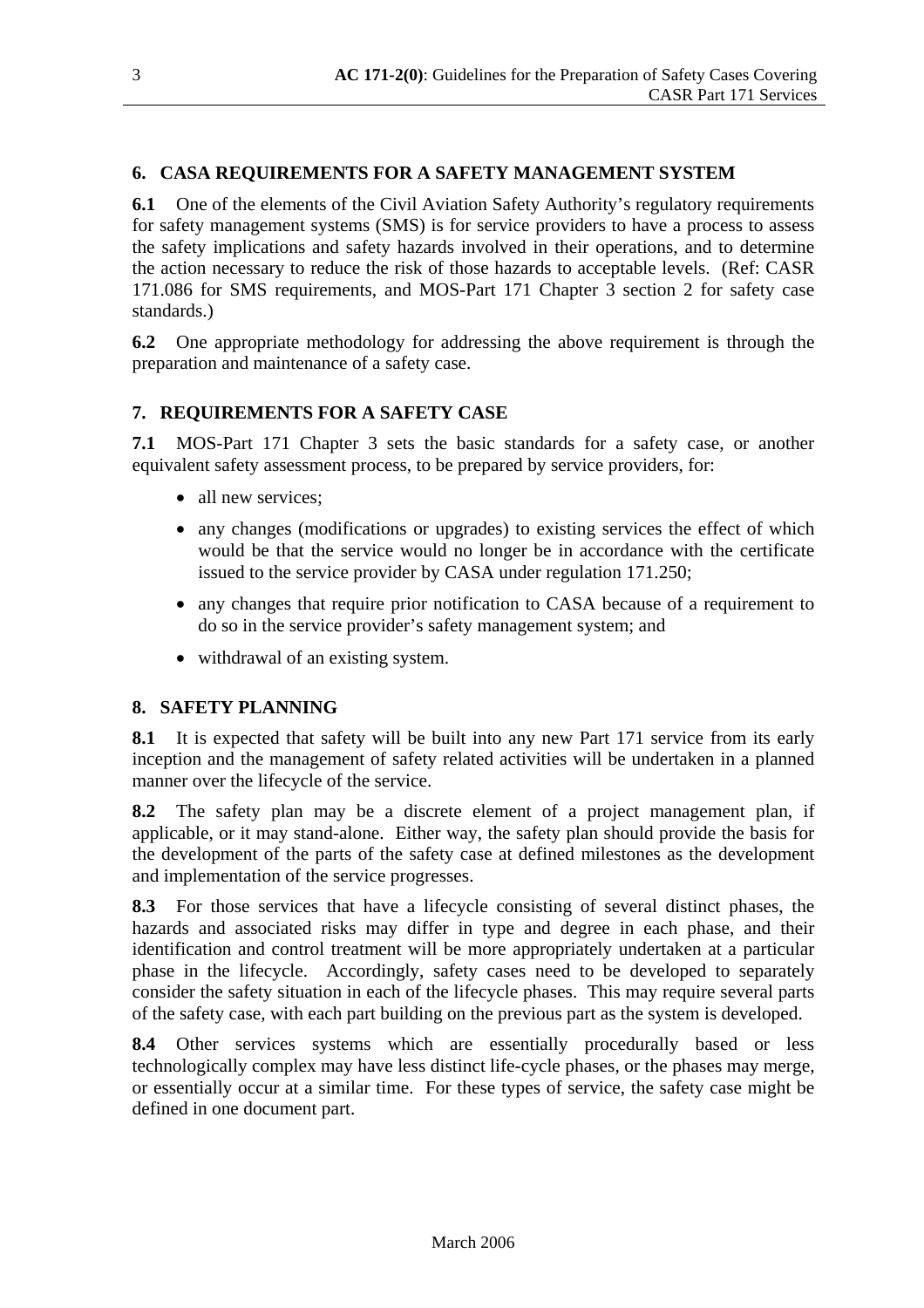**8.5** The distinct phases of a Part 171 service's life that would be covered by a safety case are normally:

- **the operational requirements phase**, when the role and broad functionality of the new service is determined. This phase should identify the safety objectives of the service and its applicable safety requirements, (these may be based on ICAO SARPS, CASA regulatory requirements, and the service provider's internal safety standards);
- **the design and procurement phase**, when the new or replacement service is designed and developed to meet the specified operational and/or engineering requirements. In this phase, the system configuration and operation is defined, incorporating the safety objectives and requirements within the evolving design. A full hazard and risk assessment is usually undertaken;
- **the installation and pre-commissioning phase,** when the service is subject to procedural and/or engineering readiness testing against the design specifications, followed by operational trials, such as ghosting or mimicking. At this phase, the risk assessment is **tested** and validated by actual trials and testing of the installed system, and specific safety related operational, engineering and/or management procedures are developed to obviate or control the identified risks; and
- **the commissioning and routine operations phase,** when the safety of the service continues to be monitored and improved as any hazards are identified as they arise, and the risks are mitigated during actual operations.

**8.6** The safety case should describe the historical and current safety status of the airways system as it develops throughout its entire lifecycle.

#### **9. PURPOSE AND SCOPE OF THE SAFETY CASE**

**9.1** A safety case is essentially a structured, comprehensive statement of the hazards surrounding the provision of an operational service, including the significance of the hazards in terms of their likelihood of occurrence and potential effects on aviation safety, and the means whereby they are to be managed. The essential features of a safety case are that it should fully describe the service which it covers (i.e. the configuration and the boundaries of the system), identify the hazards, assess the associated risks, and establish the controls necessary to ensure the risks are tolerable. Hazard/risk management should ensure that all possible failure and fault modes have been identified and appropriate controls put in place so safe operation of the system is preserved under all modes.

**9.2** The purpose and scope of the safety case should be clearly stated in its introductory paragraphs, and should include:

• A statement of the purpose and role of the service under consideration including the system Operational Requirement and a description of how it operates. The description of the system should include: its location; its configuration including the sub-system elements; the system boundaries; the elements of the system which have been considered within the scope of the document, i.e., whether it covers equipment, procedures, personnel, etc.; and the interfaces with other external systems.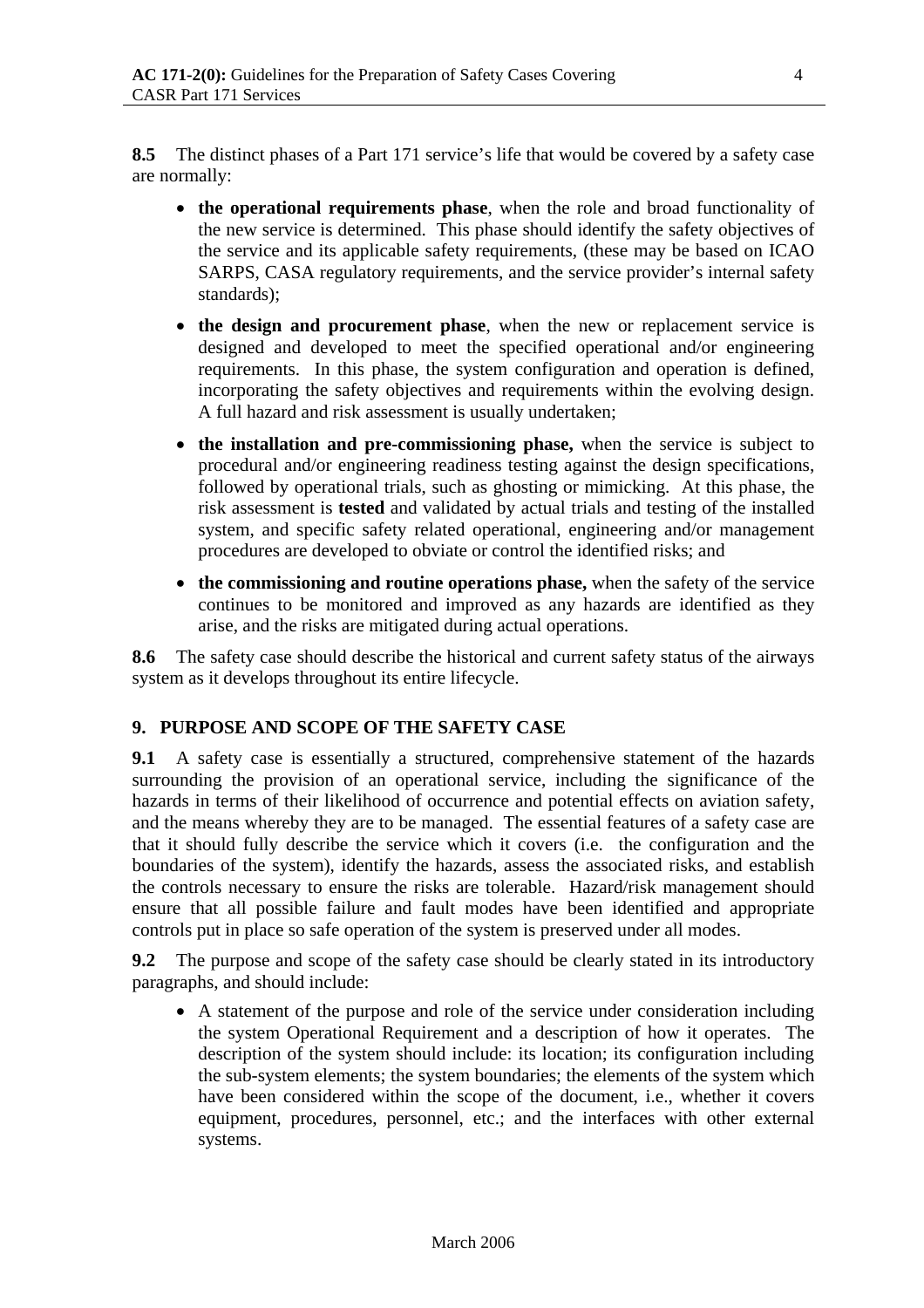• A statement of the assumptions upon which the safety case is based. This should include the defined or known levels of safety, or integrity, of each of the interfacing or support systems/services, and those other services externally provided by third parties, such as those provided by telecommunications service providers, electrical power service providers, etc.

**9.3** The relevant phases of the system, covered by the particular part/s of the safety case should also be defined.

#### **10. SAFETY OBJECTIVES AND SAFETY REQUIREMENTS**

**10.1** The overall safety objectives of the system, consistent with, and in support of, the Operational Requirement, should be defined.

**10.2** The safety requirements to achieve the overall safety objectives then need to be defined. These safety requirements should be derived by assessing the effect of possible functional failure or fault modes as the source of safety hazards and the associated effect on the operation of the system.

**10.3** The fault modes analysis should cover conceivable faults or eventualities affecting system performance including the possibility of human errors, common mode failures, simultaneous occurrences of more than one fault, and external eventualities which cause or result in the loss of, or affect the integrity of, external data, services, security, power supply, or environmental conditions. The assessment of the safety requirements may then result in an iterative process of revision and further development of the system design, the adoption of modified operational procedures, or the establishment of contingency arrangements. For this reason, the safety requirements should be expressed in a form that is clear and unambiguous so that they can be tested against, and the compliance of the service determined.

**10.4** The selection of an appropriate way of expressing the safety requirements is important. Traditional measures include the specification of reliability, availability, continuity, maintainability, recoverability, accuracy, etc., which have some interdependence. In the case of Part 171 services specifying only availability, without also specifying a limit on the rate of occurrence of failures and faults and the recoverability of the system following failure, could be insufficient to adequately define the safety requirements. For instance, a very infrequent occurrence of a fairly long down-time may be less hazardous than more frequent failures with shorter down-times. Quantitative statements of safety requirements should be used where possible, however, in many areas (e.g. where people and procedures are involved) it may not be feasible to define quantitative values. For these areas, qualitative values can be established. Where possible, these should be equated to corresponding quantitative values, within an accepted risk tolerability classification scheme (refer to the next section).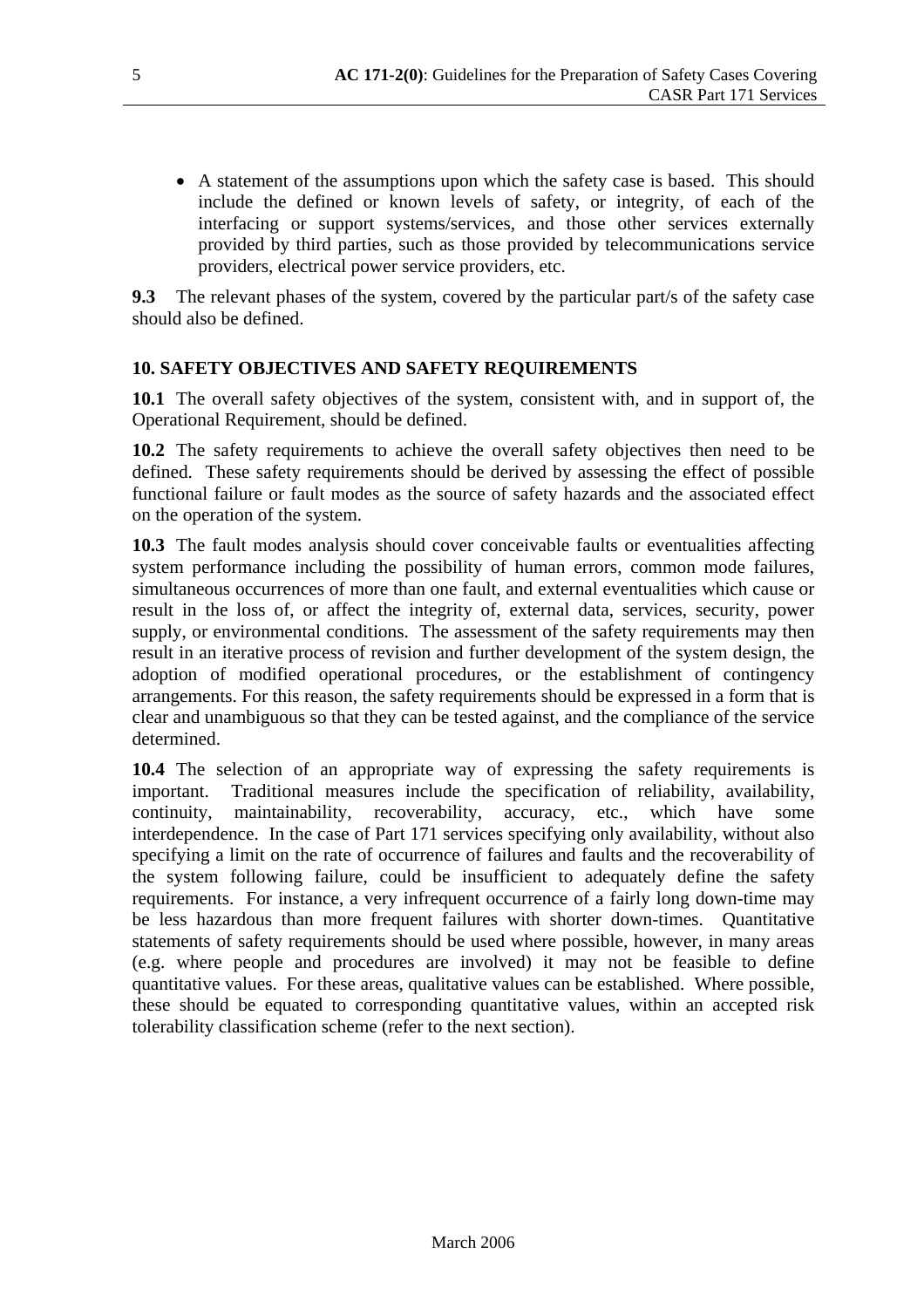#### **11. RISK MANAGEMENT**

#### **11.1 Methodology**

**11.1.1** An appropriate methodology for the risk management, i.e., hazard identification, risk assessment, and risk control of Part 171 services is required. (Ref MOS-Part 171 Chapter 3 section 2). The methodology may vary depending upon the type and safety implications of the proposed airways system, or system change, and the use of different methods, or combinations thereof, may be appropriate for the different elements and lifecycle phases included in the safety case.

#### **11.2 Hazard identification and risk assessment**

**11.2.1** Techniques for hazard identification/risk assessment include:

- the use of data or experience with similar systems/changes undertaken by overseas or other respected providers of similar Part 171 services;
- quantitative modelling based on sufficient data, a validated model of the change, and analysed assumptions;
- the application and documentation of expert knowledge, experience and objective judgement by specialist staff;
- trial implementation of the proposed change in an "off-line" system, or under surveillance and with sufficient backup facility to revert to the existing system before the change, if risks cannot be mitigated;
- a formal analysis in accordance with Australian Standard AS/NZS 3931 "Risk Analysis of Technological Systems - Application Guide", or another accepted standard or text on risk analysis/system safety;
- event tree analysis (ETA);
- quantified risk analysis (QRA);
- failure modes and effects analysis (FMEA);
- human factors analysis (HFA);
- hazard and operability studies (HAZOPs); and
- reliability, availability and maintainability (RAM) analyses.

#### **11.3 Safety risk assessment criteria**

**11.3.1** There are a number of ways in which a Part 171 service could cause, or contribute to, an aviation incident or accident. For example, if facilities that are used for air ground communication fail, or facilities that provide precision navigation functions directly to pilots lose integrity that affects their accuracy.

**11.3.2** Lesser impacts on safety might arise where the integrity of a system is degraded or lost, but where there are alternative back-up systems, or contingency arrangements, in place to maintain separation.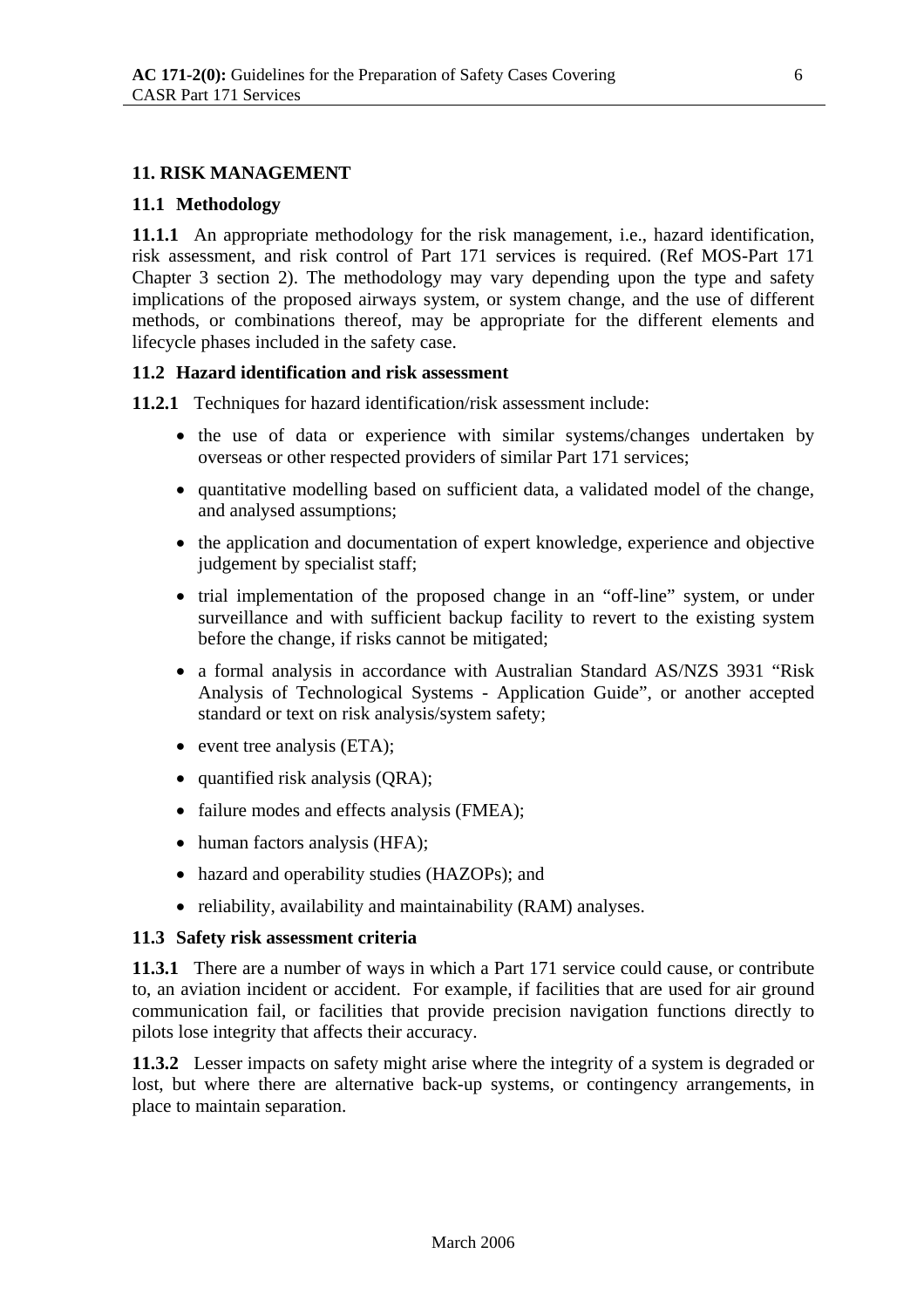**11.3.3** In order to ensure that the range of possible safety risks are appropriately classified and controlled, service providers should develop criteria for safety risk assessment. Such a safety risk classification scheme provides a structure for deriving the safety requirements for services, as well as the criteria for risk control decisions. Typically, such schemes provide a standard relationship between the probability of occurrence of each risk and the categorised severity of the risk in terms of its potential impact on safety, finally equating that to a risk acceptability criterion. The acceptability rating thus indicates the necessity for, and extent of control required for each risk.

**11.3.4** A safety case document should include the risk assessment criteria (also termed a risk tolerability classification scheme) adopted by the service provider for safety management. Examples of existing risk assessment criteria for airways related services are available in the references.

#### **11.4 Risk control**

**11.4.1** A risk control process to eliminate or mitigate all risks categorised as intolerable, to a tolerable level, should also be defined. Risk controls may vary considerably, and employ any or a combination of, the following:

- system redesign, modification or replacement;
- process or procedures redesign;
- reliability improvement schemes;
- personnel education or training; and
- various management controls on personnel, procedures and equipment.

**11.4.2** Any identified risks that cannot be controlled to a tolerable level should be explicitly included in a section of the safety case that includes a discussion on all relevant aspects. The rationale for any decision to proceed with the development or operation of the service whilst the risk prevails is to be stated.

#### **11.5 Precedence of risk controls**

**11.5.1** In the application of the above, or other, risk control processes, a safety precedence sequence should be adopted and applied. For instance, control of identified hazards should normally be sought first through improved system design or facility/equipment changes, followed then by specific procedures or training. Whichever means of control is implemented, the control process should demonstrate how the risks are being brought within the limits of the safety objectives.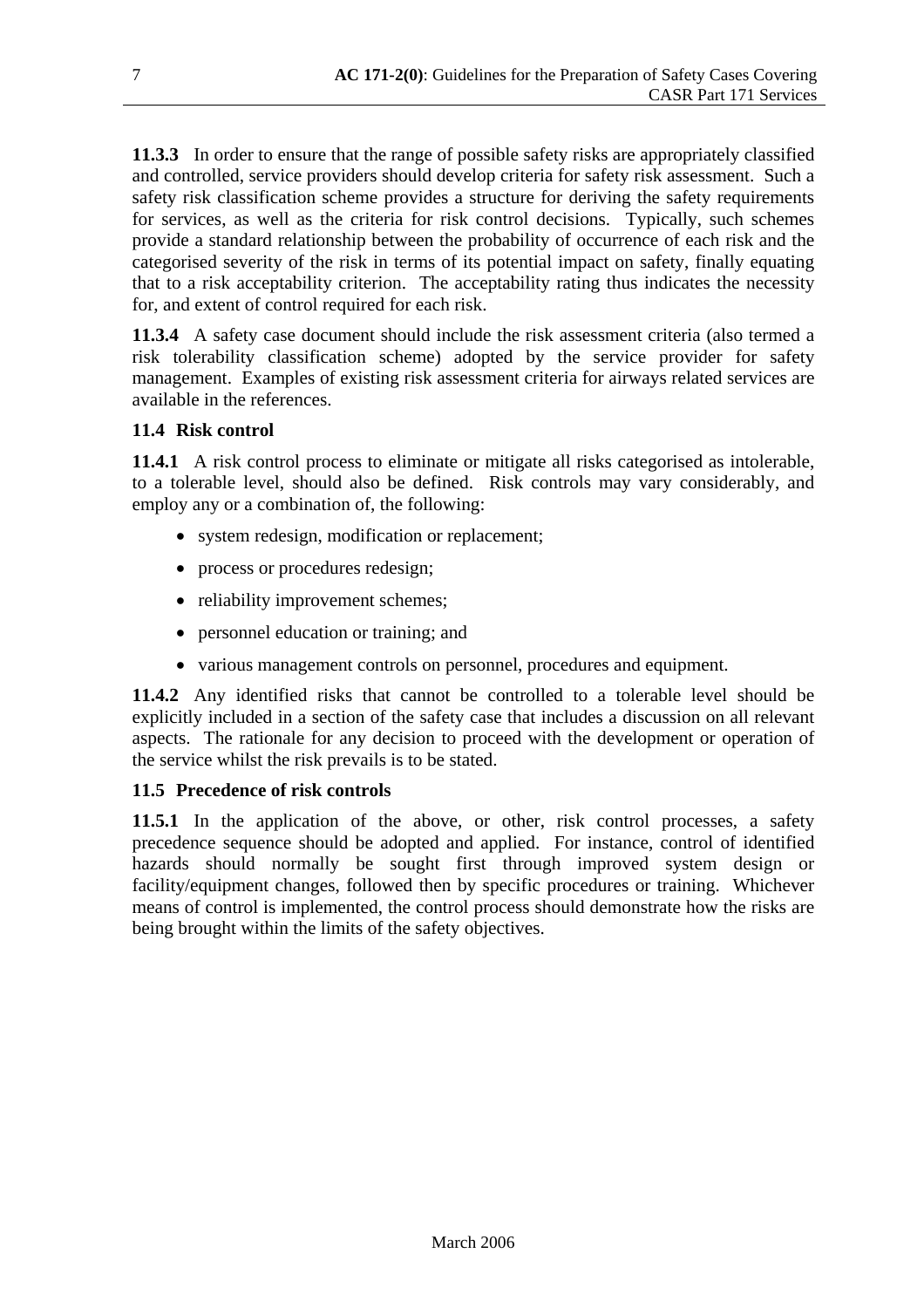#### **12. SAFETY CASE COVERAGE OVER THE LIFECYCLE OF THE SERVICE**

**12.1.1** As previously discussed, safety cases should be developed in separate parts to define the safety situation of the service over the discrete stages of its lifecycle. A four part Safety Case has been used to define the safety situation at the Operational Requirements stage, at the completion of the Design and Procurement phase, at Installation and Pre-Commissioning, and for the day-to-day Operational phase.

**12.1.2** The contents of the safety case will differ for each part. For some services, it may be appropriate to have fewer parts of the safety case. For all parts, the level of description and detail included should be sufficient to provide a reasonably informed reader with an understanding of the safety situation, without the need to refer extensively to supporting references.

**12.1.3** A guide to the coverage of each part of a four-part Safety Case is included in Appendix A to this AC - "Safety Case Coverage for a Four Part Safety Case".

#### **13. AUTHORITY FOR ISSUE AND CHANGE OF THE SAFETY CASE**

**13.1** Safety Cases should be placed under a documentation control process.

**13.2** The Safety Case should be authorised by a competent authority designated by the service provider. For Part 171 services, an authority or authorities covering System Requirements, System Design, System Operation, and System Maintenance should be appointed, and the issue of the parts of the safety case should be made under the authority of one or more of these designated bodies, as appropriate to the content of each part.

**13.3** A guide to the requirements for authorisation of the four parts of the safety case is included at Appendix B to this AC - "Authorities for the Issue and Change of the Safety Case".

#### **14. AUDITS OF SAFETY CASES**

#### **14.1 Internal monitoring and audit**

**14.1.1** It is expected that airways service providers will internally monitor and audit the safety aspects of their major airways projects under their internal monitoring and quality/safety audit programs. Monitoring may entail a specific means of safety reporting and analysis, or may be integrated with the existing processes already established by the service provider for incident and fault reporting and investigation, etc. The results of the internal monitoring should be incorporated into reviews and updates of the safety case, as necessary.

#### **14.2 CASA audits**

**14.2.1** CASA, under its Surveillance Procedures Manual, may carry out audits of Part 171 services. The relevant documentation pertaining to the safety case may be a focus of such audits.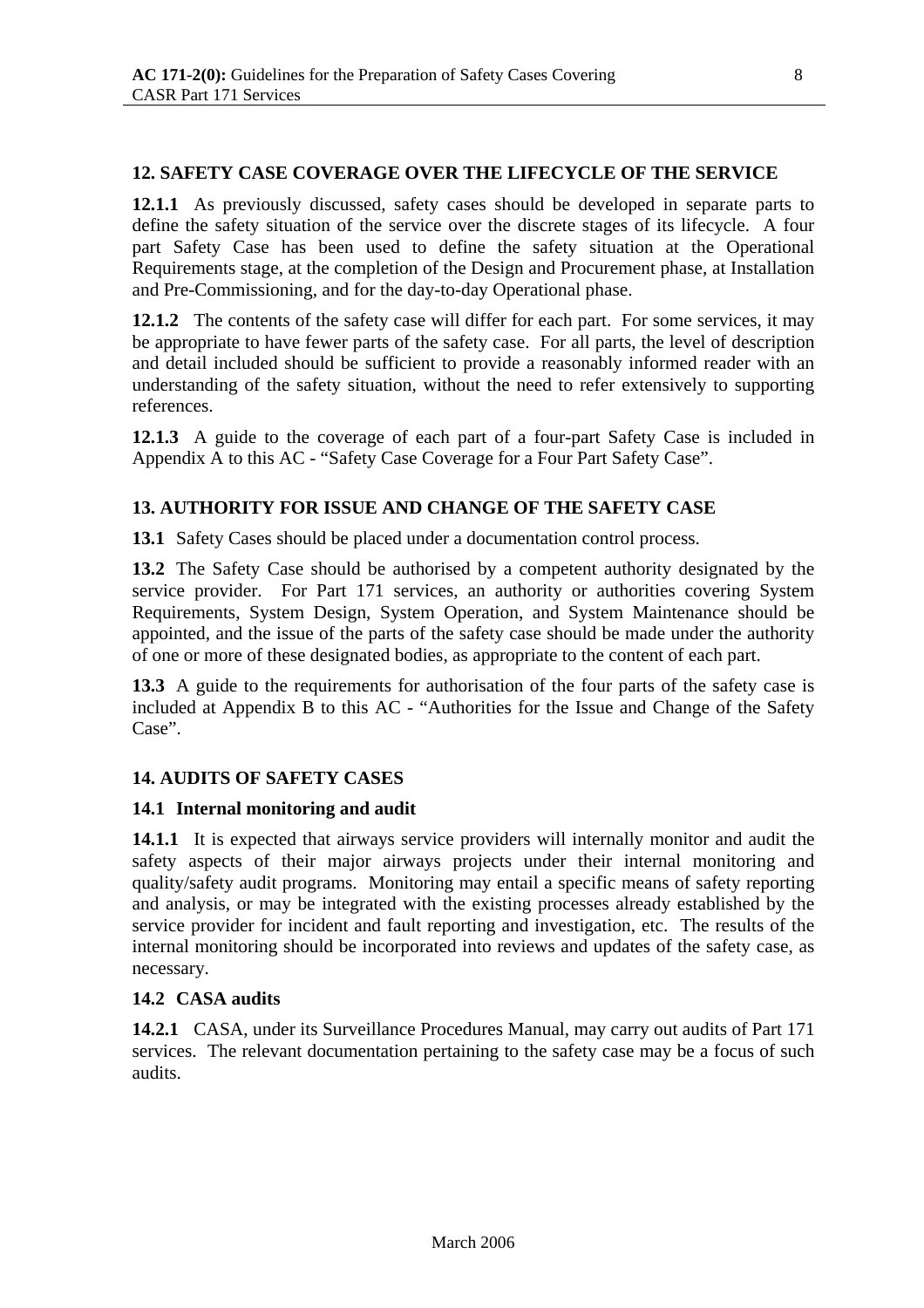#### **15. FURTHER READING & REFERENCES**

The following references provide more detailed guidance on the development of System Safety Cases.

- UK Civil Aviation Authority, ATS Standards Department, **En-Route Regulation Information Package**, June 1994
- **Systematic Safety Management in the Air Traffic Services** by Richard Profit, published by Euromoney Publications PLC 1995 ISBN 1 85564 470 3
- Australian New Zealand Standard AS/NZS 3931:1998 **Risk Analysis of Technological Systems - Application guide** ISBN 0 7262 9905 7
- **IEC 61508-1 Ed 1.0 Functional safety of electrical/electronic/programmable electronic safety related systems**, International Electrotechnical Commission, 3 rue de Varembe, Geneva, Switzerland.
- United States of America MIL-STD- 882D 10 February 2000 **System Safety Program Requirements**
- **Safety-related systems, Guidance for engineers**, Hazards Forum, Issue 1 March 1995 ISBN 0 9525 103 0 8

Patrick Murray Group General Manager Air Transport Operations Group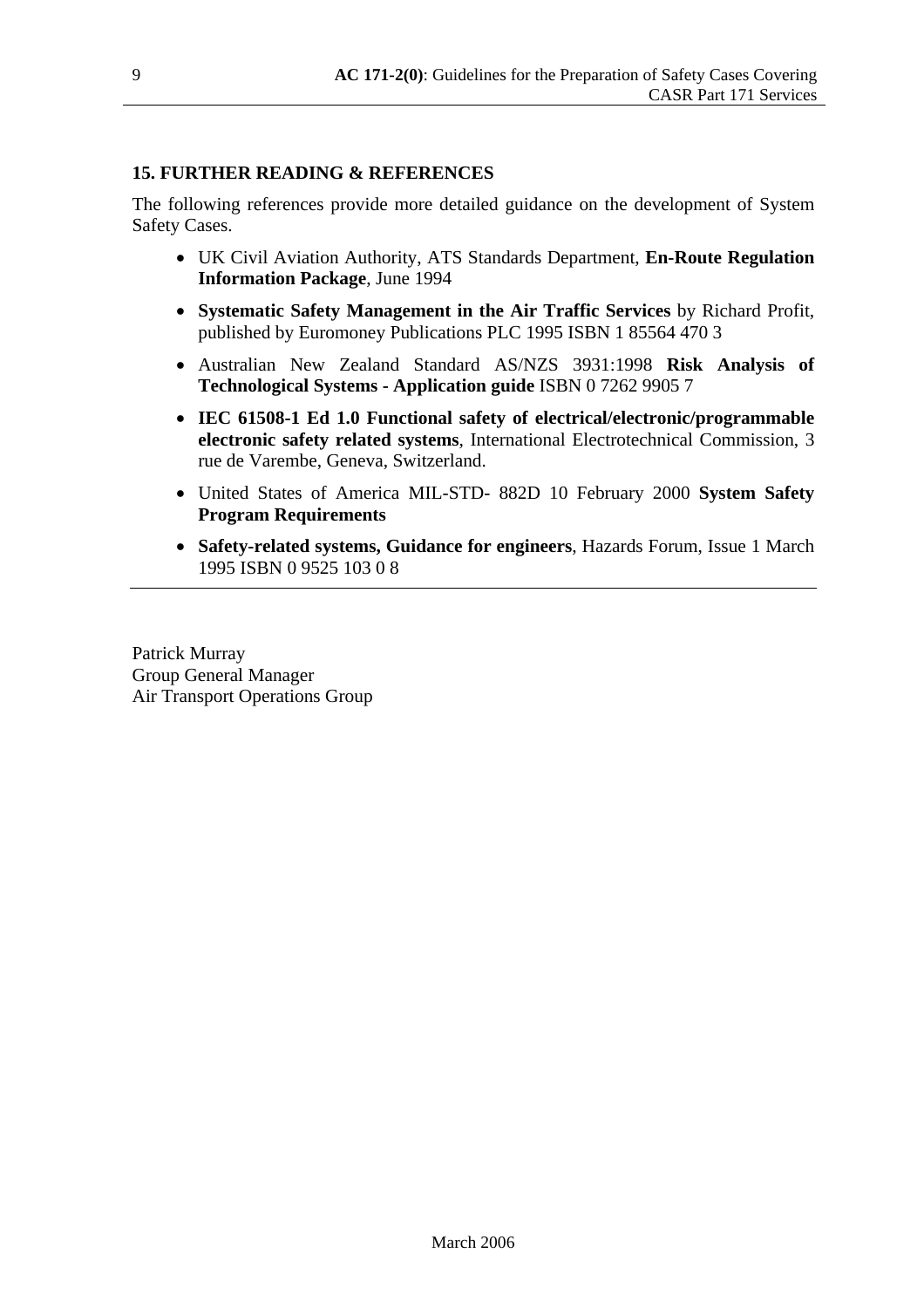#### INTENTIONALLY LEFT BLANK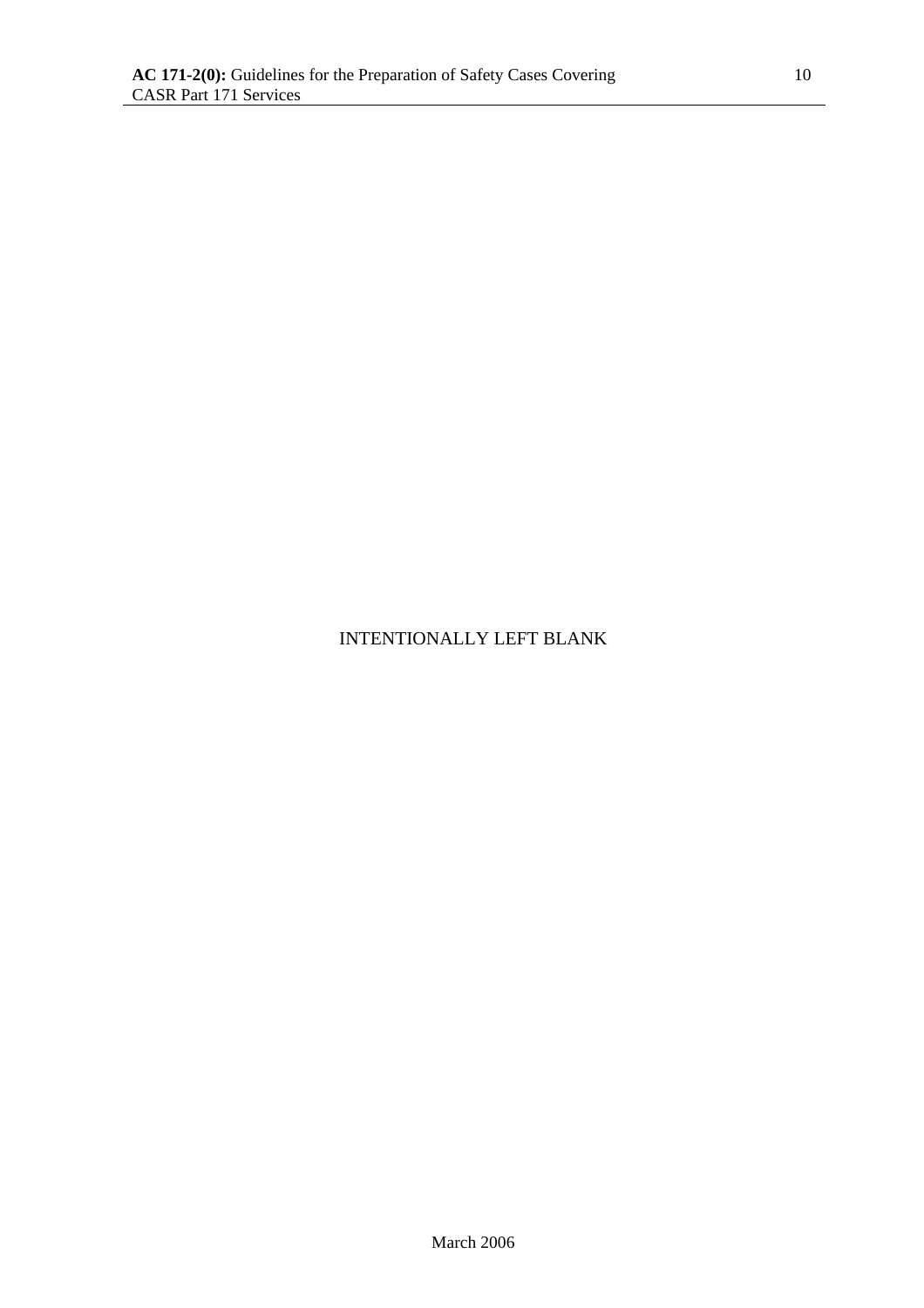#### **APPENDIX A**

#### **SAFETY CASE COVERAGE FOR A FOUR PART SAFETY CASE**

The following is a guide to the information to be included in a four-part safety case.

#### **Safety Case Part 1 - Operational Requirements Phase**

A safety case Part 1 contains the Safety Objectives and the corresponding Safety Requirements for the proposed service, and will normally be the initial document provided to CASA to advise of the proposed project's existence and its safety significance. The safety case at this stage should be an evaluation of the proposed system, perhaps most appropriately carried out by means of a system level Failure Modes and Effects Analysis (FMEA), supplemented as necessary by overseas or previous experience, and in-house expertise and knowledge of deficiencies in existing systems the new service is to replace.

#### **Safety Case Part 2 - Design and Procurement Phase**

Part 2 of the safety case is essentially to assure that the design of the system supports and provides for the safety requirements. Arguments to support the design rationale and the proposed technology of the system, and to verify and validate that such satisfies the safety requirements should be provided. The human factors aspects of the design, and the safety implications of the design of the procedures, and the ability of personnel to safely operate to the design procedures, should also be considered. Here, a full hazard and risk evaluation of the detailed design, including hardware, software, man/machine interface, human factors, equipment and administrative interfaces and external factors, should be undertaken.

#### **Safety Case Part 3 - Installation and Pre-Commissioning Phase**

Part 3 of the safety case should provide an analysis of the safety situation following the installation and integration of the service. The functional testing to be carried out for installation and pre-commissioning evaluation of the safety situation is detailed in this part. A testing regime aimed at validating the risk assessment made in Part 2 of the safety case, and identifying safety hazards not previously identified at Part 2 which arise during testing and integration and related activities should be defined, with the strategy for assessing and managing these hazards and the safety issues which arise from such testing also specified.

#### **Safety Case Part 4 - Normal Operations Phase**

Part 4 of the safety case should provide the complete evidence that the system is safe in operational service. It should address all relevant operational and management issues, and take account of the safety findings from the preceding three parts of the safety case. This part of the safety case should be maintained as a living document for the life of the system, to define and document any further hazards, identified at post-commissioning or during routine operations, and the risk control actions taken to maintain compliance with safety objectives, in the light of actual day-to-day knowledge and experience with the system.

#### **Note in respect to all Parts**

It is important that all parts of the safety case be retained and maintained as necessary over the life of the service, reflecting the safety situation for any approved modifications or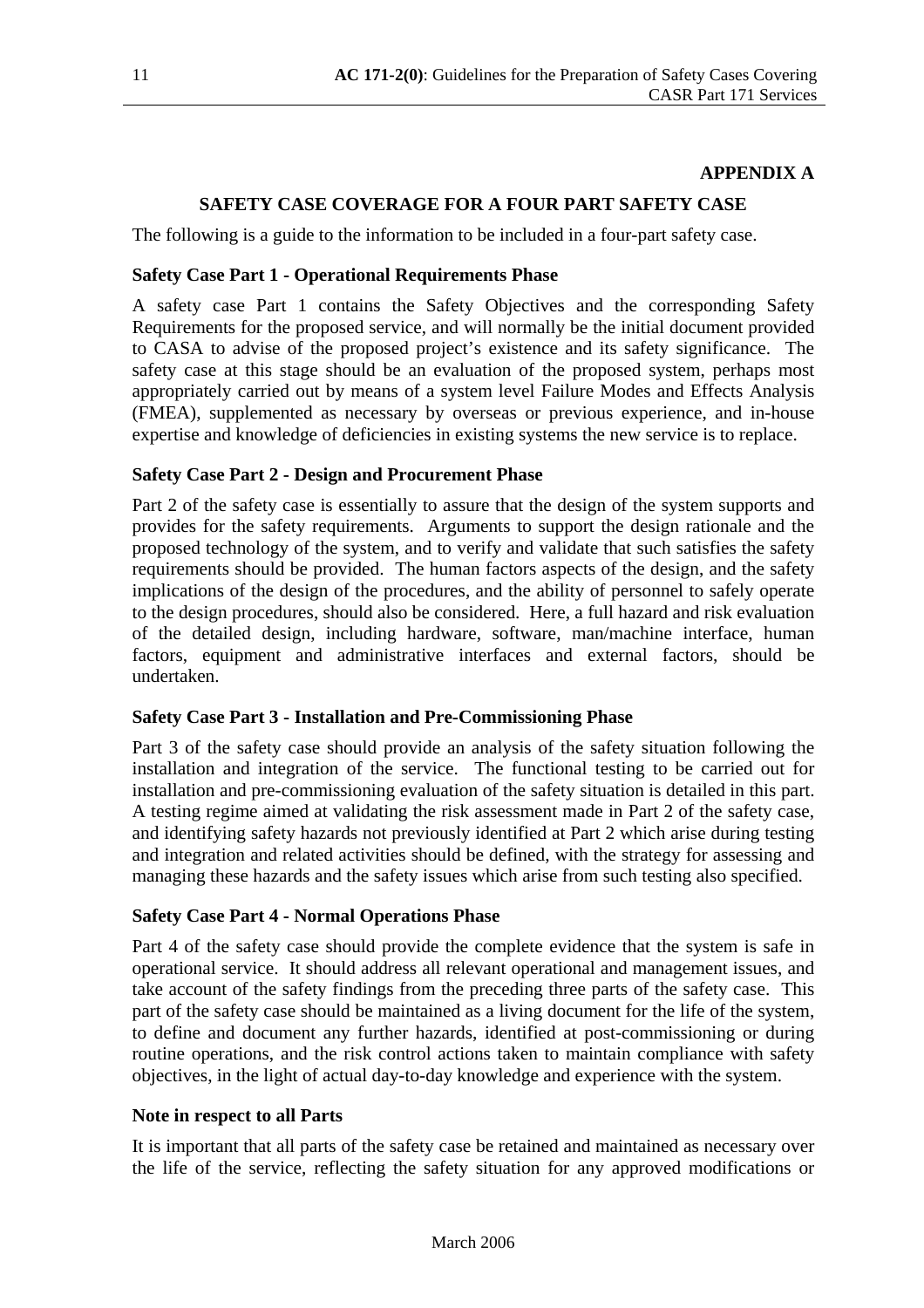changes to the system. Such amendments to the safety case should be authorised by the appropriate approval authority (refer to Appendix B).

12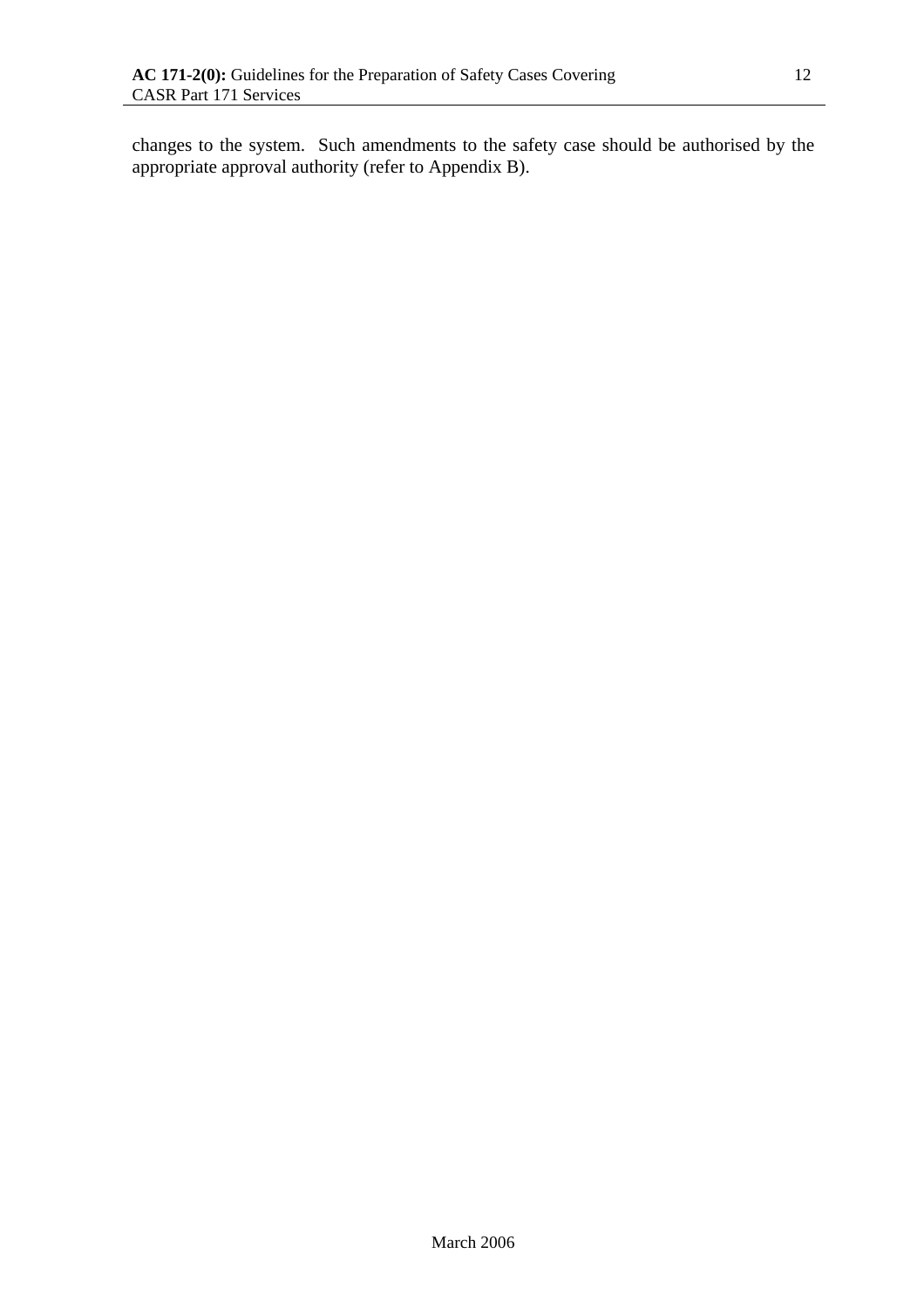#### **APPENDIX B**

#### **AUTHORITIES FOR THE ISSUE AND CHANGE OF THE SAFETY CASE**

The following is a guide to the requirements for authorisation of the four parts of the safety case:

#### **Part 1 to be approved by the System Requirements Authority (SRA)**

The System Requirements Authority (SRA) is the body which has the authority for establishing the system operational requirements and the associated system safety objectives and requirements. Part 1 of a Safety Case should be authorised by the SRA.

#### **System Design Authority (SDA)**

The System Design Authority (SDA) is the body which authorises the design of the airways system and the procedures, facilities, equipments and components of the service, including:

- the system design meeting operational specifications, safety objectives and requirements, and applicable external standards.
- the process, technology, functionality and physical structure of the system.

In the case of engineering based systems, a separate SDA may be nominated for both the engineering and the operational elements of the system. Part 2 of the Safety Case should be authorised by the SDA.

#### **System Operating Authority (SOA)**

The System Operating Authority is the body which authorises the system operation, including:

- operational requirements;
- man-machine interface and human factors;
- acceptance of the system after verification by the necessary trials, engineering, ground and flight tests;
- ensuring that operational personnel and resources have the capability and capacity to operate the system safely;
- authorisation of the procedures for removal and return of the system to operational service;
- standards and training requirements for operational staff.

Parts 3 and 4 of the Safety Case are be authorised by the SOA (and the System Maintenance Authority in respect to the system maintenance aspects, see below).